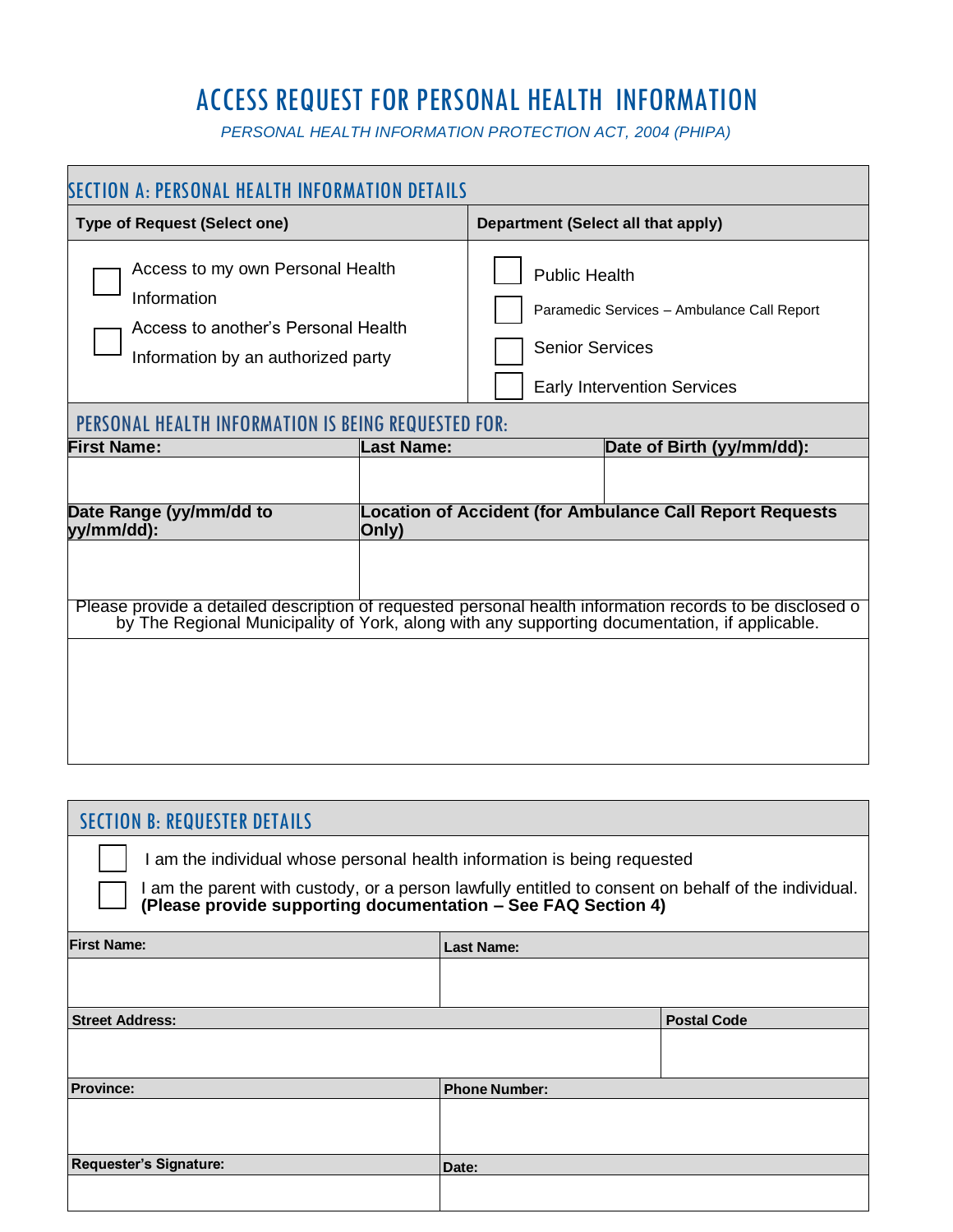# SECTION C: 3rd PARTY DISCLOSURE**:**

If you would like the requested information disclosed yourself as well as a third party, please fill out the section below:

authorize the Community and Health Services Privacy Office to provide records related to this request to:

| Name of Person:      | Name of organization or relationship to client: |
|----------------------|-------------------------------------------------|
|                      |                                                 |
| <b>Email Address</b> | <b>Business Address (if applicable)</b>         |
|                      |                                                 |

# SECTION D: CONSENT FOR DISCLOSURE BY ENCRYPTED EMAIL

If you would like the requested information disclosed to you via. encrypted email, please read the consent and provide an email address for the information to be released to below:

- I authorize the Community and Health Services Privacy Office to release the above noted personal health information via an encrypted email to yourself and or a third party (if applicable).
- I understand there are risks associated with email communication and that sending personal health information by encrypted email is not guaranteed to completely secure and the information could be inappropriately access by others.
- I understand that I have the right to withdraw consent at any time by contacting chsprivacy@york.ca. Withdrawal of consent does not have retroactive effect.
- I have been provided an opportunity to ask questions related to this consent form and my questions were answered.

**Email Address:** 

**Submit Requests for Ambulance Call Reports to:** The Regional Municipality of York **Community and Health Services** Paramedic and Senior Services 80 Bales Drive Sharon, Ontario L0G 1V0 patients@york.ca 1-877-464-9675 ext. 74749

**Submit all Other Requests to:** The Regional Municipality of York **Community and Health Services Integrated Business Services** Branch Program Manager, IMAP 17150 Yonge Street - 6th floor Newmarket, ON L3Y 8V3 chsprivacy@york.ca 1-877-464-9675 ext. 73007

ALERT - During the COVID-19 Pandemic, this form may be submitted by mail or email to the above noted addresses.

During this time we will not be accepting any in-person submissions or pick-ups.

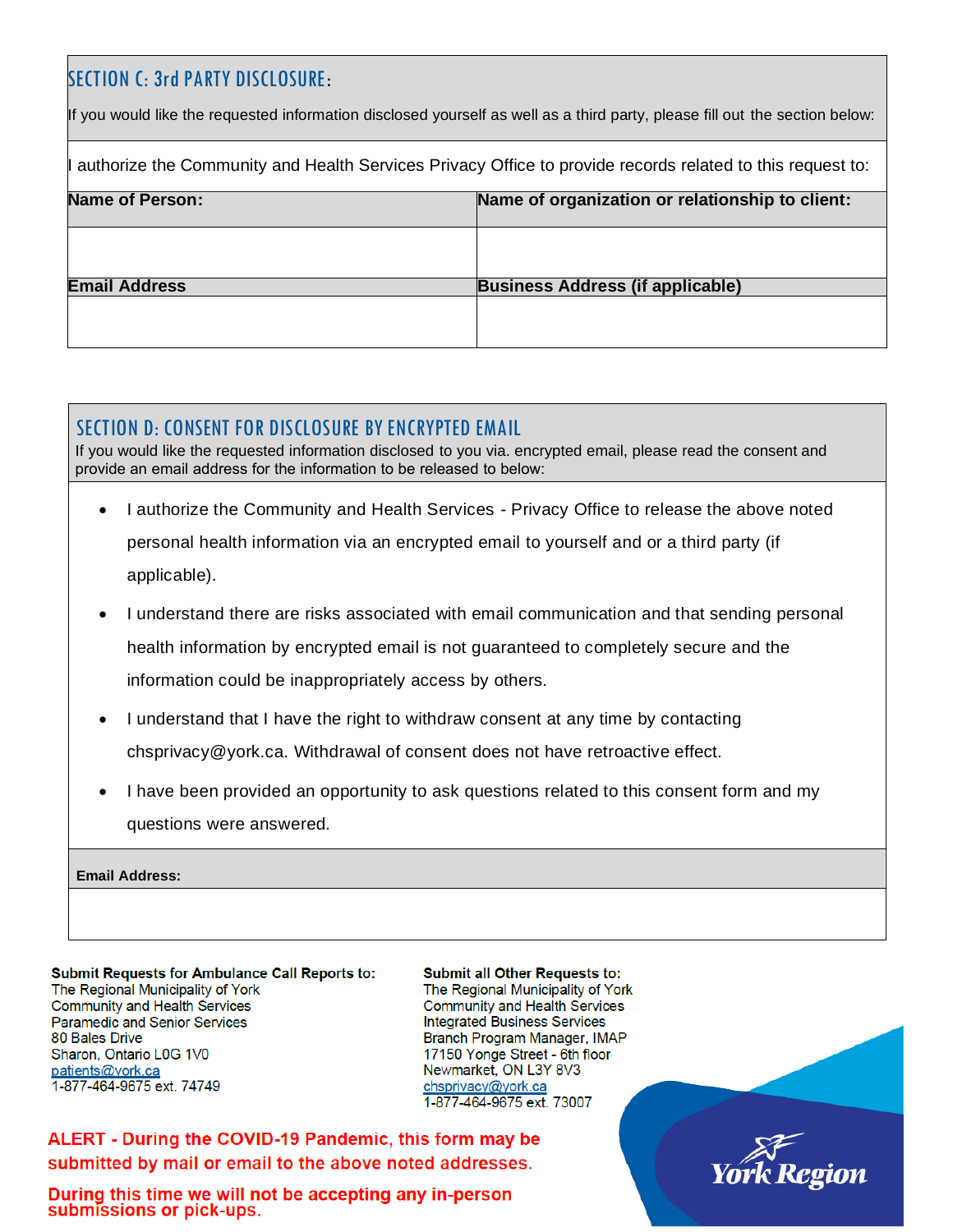# **FAQ**

## **1. How long will it take to receive the requested information?**

The Region has 30 calendar days to respond to your request from the date the request and supporting documentation is received.

## **2. Is there a processing fee?**

This service is free of charge for clients requesting their own information.

Law firms and insurance companies must pay an application fee of \$30.00 to initiate the request. If there are no records found, the cheque will be returned. A fee estimate will be provided if the request will cost more than the application fee.

## **3. I require my records urgently; can I speed up the process?**

You may request for your information to be expedited and we will do our best to respond within your required time frame.

# **4. What supporting documentation do I need to include with my application form?**

| <b>Requesting my own information</b> | $\checkmark$ A copy of your driver's license or     |
|--------------------------------------|-----------------------------------------------------|
|                                      |                                                     |
|                                      | another government issued photo ID.                 |
|                                      | ← Completed Disclosure Via. Email Form              |
| Requesting on behalf of my child     | $\checkmark$ A court order stating the arrangements |
| where there is a custody             | of custody.                                         |
| arrangement                          | $\checkmark$ A copy of your driver's license or     |
|                                      | another government issued photo ID.                 |
|                                      | Completed Disclosure Via. Email Form<br>✓           |
| Requesting information as an         | ← Power of Attorney Documentation                   |
| authorized Substitute Decision       | (POA) – If POA is shared, we will                   |
| <b>Maker</b>                         | need consent from both POAs.                        |
|                                      | $\checkmark$ A copy of your driver's license or     |
|                                      | another form of government issued                   |
|                                      | photo ID for all POAs.                              |
|                                      | Completed Disclosure Via. Email Form<br>✓           |
| <b>Requesting information for a</b>  | Estate Trustee Documentation in the<br>$\checkmark$ |
| deceased individual                  | Will, or other supporting documentation.            |
|                                      | If Estate Trustee status is shared, we<br>✓         |
|                                      | will need consent from both parties.                |
|                                      | A copy of your driver's license or<br>✓             |
|                                      | another form of government issued                   |